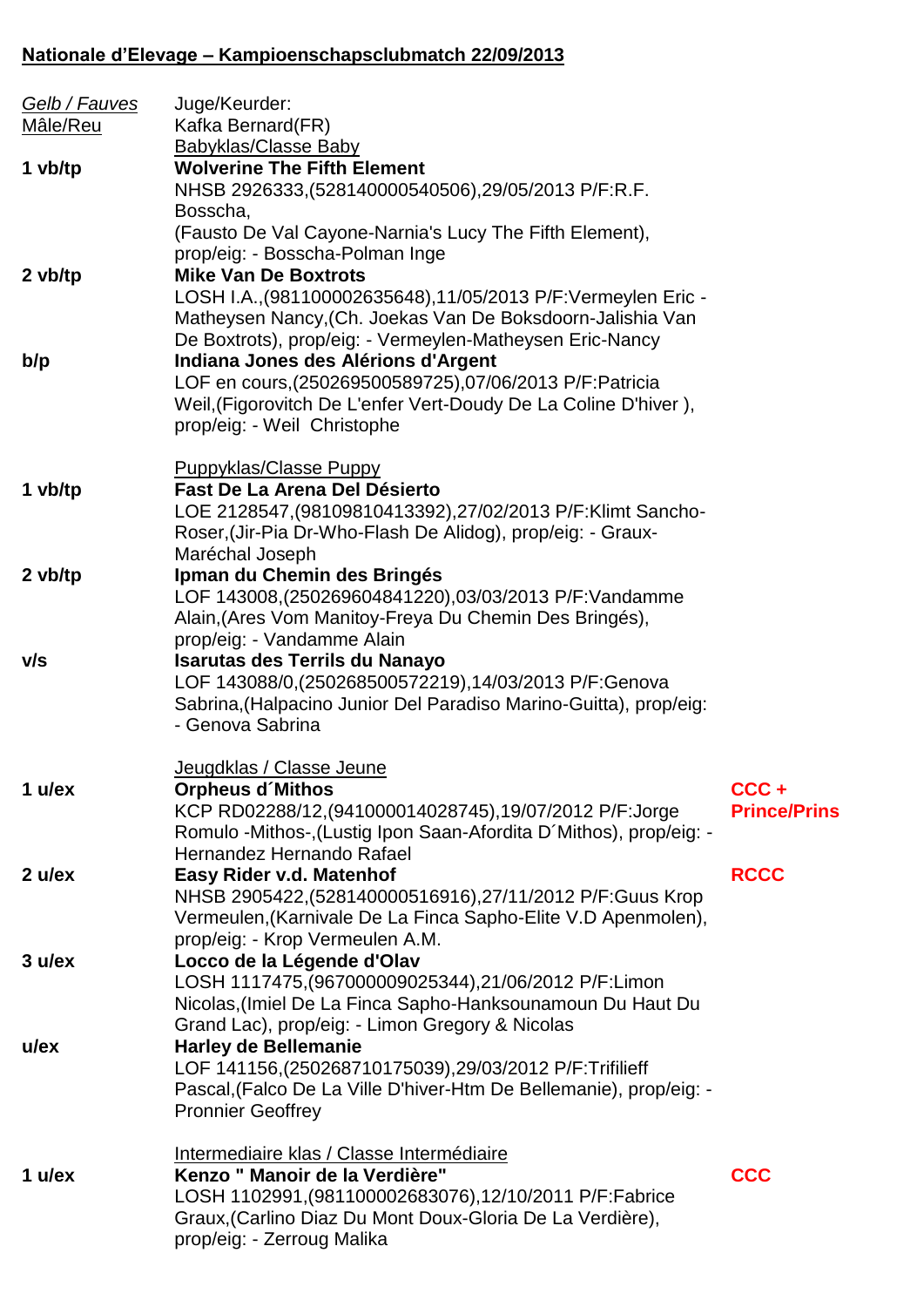|           | Open klas / Classe Ouverte                                                                                                                                                                                                                |                               |
|-----------|-------------------------------------------------------------------------------------------------------------------------------------------------------------------------------------------------------------------------------------------|-------------------------------|
| 1 $u$ /ex | Gabbano d'Amore del Paradiso Marino<br>LOF 139835/0, (250268720046130), 12/08/2011 P/F:Sylvie<br>Delhaye, (Enzo Du Chemin Fleuri-Eliana Del Paradiso Marino),<br>prop/eig: - Delhaye Sylvie                                               | CCC+CAC+<br><b>ROI/KONING</b> |
| 2 ulex    | <b>Falcone des Terres de Fer</b><br>LOF 137666/20408,(250269604162960),23/07/2010 P/F:Waltriny<br>Francine, (Chaman Des Cascades D'ouzoud-Cybelle Du Jardin<br>Des Nymphes), prop/eig: - Weber Audrey                                     | <b>RCCC</b>                   |
| 3 ulex    | <b>Kjamie Gasha's Hof</b><br>LOSH 1097198, (967000009200501), 17/06/2011 P/F:Rebry<br>Bert, (Vasco's Valley Ienno-Gasha Van Frewhite), prop/eig: -<br>Verkindere-Holvoet Marino                                                           |                               |
| $u$ /ex   | <b>Faust du Grand Renon</b><br>LOF 136842/20505,(250268500303361),16/04/2010 P/F:Devilder<br>, (Valente D'epect Center-Balzane Du Grand Renon), prop/eig: -<br><b>Pescher Garance</b>                                                     |                               |
| zg/tb     | <b>Fargo Con Tilia</b><br>LOF 137212,(250269604032287),03/06/2010 P/F:Dunja<br>Plestenjak Beurier, (Uno Vom Okeler Forst-Utopia Con Tilia),<br>prop/eig: - Outreville Josie                                                               |                               |
| 1 $u$ /ex | Gebruikshondenklas / Classe Travail<br>Levi Fan Optica State<br>NHSB 2838668, (528140000455053), 05/05/2011 P/F: Onno Peter<br>Van Der Veen, (Esau Fan Optica State-Luce Del Colle<br>Dell'infinito), prop/eig: - Van Der Veen Onno Peter | <b>CCC</b>                    |
| 2 ulex    | <b>Rieckholm'S Luke Skywalker</b><br>DK 109929, (208206000146911), 11/03/2010<br>P/F:Rieckholm'S, (Sparrow The Fifth Element-Joana Von<br>Monsalvat), prop/eig: - Vandekerkhove Frank                                                     | <b>RCCC</b>                   |
| 3 ulex    | <b>Vasco's Valley lenno</b><br>LOSH 1063179,(056098100392666),17/08/2009 P/F:Verkindere<br>- Holvoet, (Csanto Van Ranzieshof-Vasco's Valley Eysha),<br>prop/eig: - Verkindere-Holvoet Marino                                              |                               |
| 1 $u$ /ex | <b>Classe Elevage/Fokkersklas</b><br><b>Vasco's Valley Ingo</b><br>LOSH 1063180, (056098100389991), 17/08/2009 P/F: Verkindere<br>- Holvoet, (Csanto Van Ranzieshof-Vasco's Valley Eysha),<br>prop/eig: - Verkindere-Holvoet Marino       | <b>CCC</b>                    |
| 1 $u$ /ex | <b>Kampioenenklas / Classe Champion</b><br>Duque de Loermo<br>LOE 1874849,(981098102355629),15/01/2009 P/F:Ernesto<br>Molins, (Mirlo Del Cabezo La Jara-Calma De Loermo), prop/eig: -<br>Eduardo Saenz Edu Saenz                          | <b>CCC+RCAC</b>               |
| 2 ulex    | <b>Juepp Fan Optica State</b><br>NHSB 2781806, (528140000391483), 04/02/2010 P/F: Onno Peter<br>Van Der Veen, (Wodan Vavonabox-Gucci Fan Optica State),<br>prop/eig: - Van Der Veen Onno Peter                                            |                               |
| 3 u/ex    | <b>Notting-Hill Von My-Tee</b><br>NHSB 2802460,(276097202030280),10/10/2009 P/F:Claudia<br>Enzmann, (Dondiego Del Colle Dell'infinito-Jolie Von My-Tee),<br>prop/eig: - Gerrits Patrick                                                   |                               |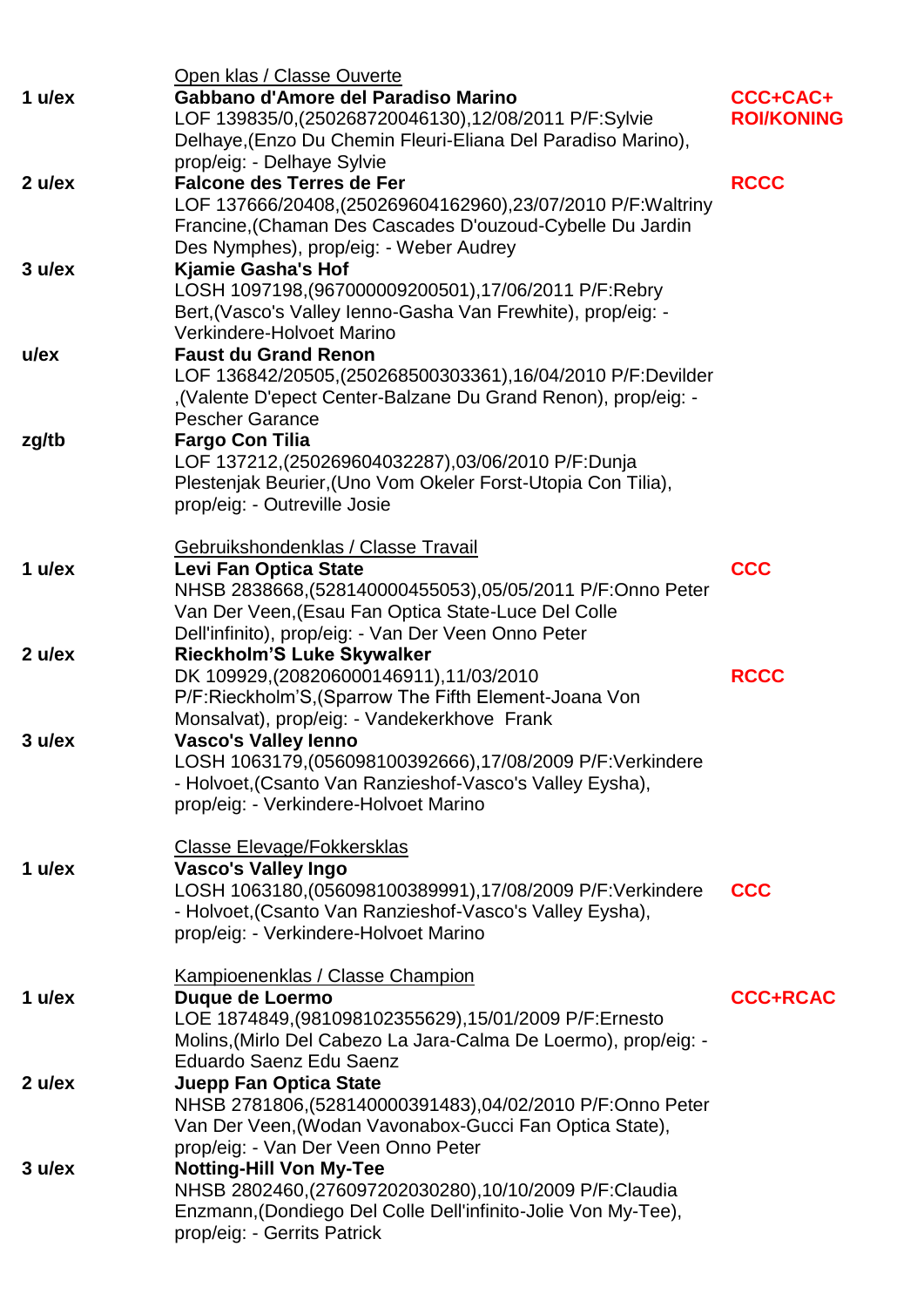| $u$ /ex      | <b>Quentin Del Tricolle</b><br>ROI 1116459, (941000011334727), 18/04/2010 P/F: Giuseppe<br>Grasso, (Indomito Delle Scalere-Flavia Del Tricolle), prop/eig: -<br>Minervini Fossi Elena                                                      |                                      |
|--------------|--------------------------------------------------------------------------------------------------------------------------------------------------------------------------------------------------------------------------------------------|--------------------------------------|
| Femelle/Teef | Juge/Keurder:<br>Hutchings Tim(UK)                                                                                                                                                                                                         |                                      |
| 1 vb/tp      | <b>Babyklas/Classe Baby</b><br>Île des Vents de Mer<br>LOF 143171,(250269801978500),06/04/2013 P/F:Sinsout<br>Cathy, (Denver De Kukkuari-Fame Des Vents De Mer), prop/eig: -<br>Piérard Patrick Et Véronique                               | Meilleur /<br><b>Beste Baby</b>      |
| $2$ vb/tp    | <b>Whoopi the Fifth Element</b><br>NHSB, (528140000539500), 29/05/2013 P/F:R.F.<br>Bosscha, (Fausto De Val De Cayone-Narnia's Lucy The Fifth<br>Element), prop/eig: - Boeterdael Jean-Pierre                                               |                                      |
| 3 vb/tp      | l'myrah de la Tribu de Speed<br>LOF 143482/0, (250269604981008), 23/05/2013 P/F:La Tribu De<br>Speed, (Hector Du Val D'europe-Elora Du Val D'europe),<br>prop/eig: - Karakaplan Ahmet                                                      |                                      |
| 1 $u$ /ex    | Jeugdklas / Classe Jeune<br>Ella V.D. Matenhof<br>NHSB 2905425, (528140000516711), 27/11/2012 P/F: Guus Krop<br>Vermeulen, (Karnivale De La Finca Sapho-Elite V.D Apenmolen),<br>prop/eig: - Krop Vermeulen A.M.                           | $CCC +$<br><b>Princesse/Princess</b> |
| 2 ulex       | <b>Ultra Uppy the Fifth Element</b><br>NHSB 2902131, (528140000509895), 24/10/2012 P/F: Inge<br>Polman, (Primo Del Colle Dell'infinito-Guinevere The Fifth<br>Element), prop/eig: - Bosscha-Polman Inge                                    | <b>RCCC</b>                          |
| 3 ulex       | Leva van Bakelsglorie<br>LOSH 1117254, (967000009388515), 15/08/2012 P/F:Eric<br>Timmers, (Garry Van De Boksdoorn-Jitske Van Tupelo Kings),<br>prop/eig: - Timmers Jan                                                                     |                                      |
| $u$ /ex      | <b>Hally des Vents de Mer</b><br>LOF 141519,(250269604715826),13/06/2012 P/F:Sinsout<br>Cathy, (Denver De Kukkuari-Fame Des Vents De Mer), prop/eig: -<br>Piérard Patrick Et Véronique                                                     |                                      |
| zg/tb        | <b>Hantéa des Chetemis</b><br>LOF 141183/0, (250268710161837), 21/04/2012 P/F: Brocheton<br>Mathieu, (Jorrick De La Finca Sapho-Haphrodite De La Finca<br>Sapho), prop/eig: - Laigle Jerome                                                |                                      |
| 1 $u$ /ex    | Intermediaire klas / Classe Intermédiaire<br>Hamma del Paradiso Marino<br>LOF, (250268500519315), 19/01/2012 P/F:Sylvie Delhaye, 250268500519315),<br>Du Chemin Fleuri-Euréka Del Paradiso Marino), prop/eig: -<br><b>Gilquin Nathalie</b> | <b>CCC</b>                           |
| 1 $u$ /ex    | Open klas / Classe Ouverte<br>Gazzeli d'Amore del Paradiso Marino<br>LOF 139798/24266, (250268720046339), 08/05/2011 P/F: Delhaye<br>Sylvie, (Good Mornig Di Casa Vernice-Enza Des Jardins De<br>Passiflore), prop/eig: - Genova Sabrina   | <b>CCC + RCAC</b>                    |
| 2 ulex       | <b>Grinta de la Brevenne</b>                                                                                                                                                                                                               | <b>RCCC</b>                          |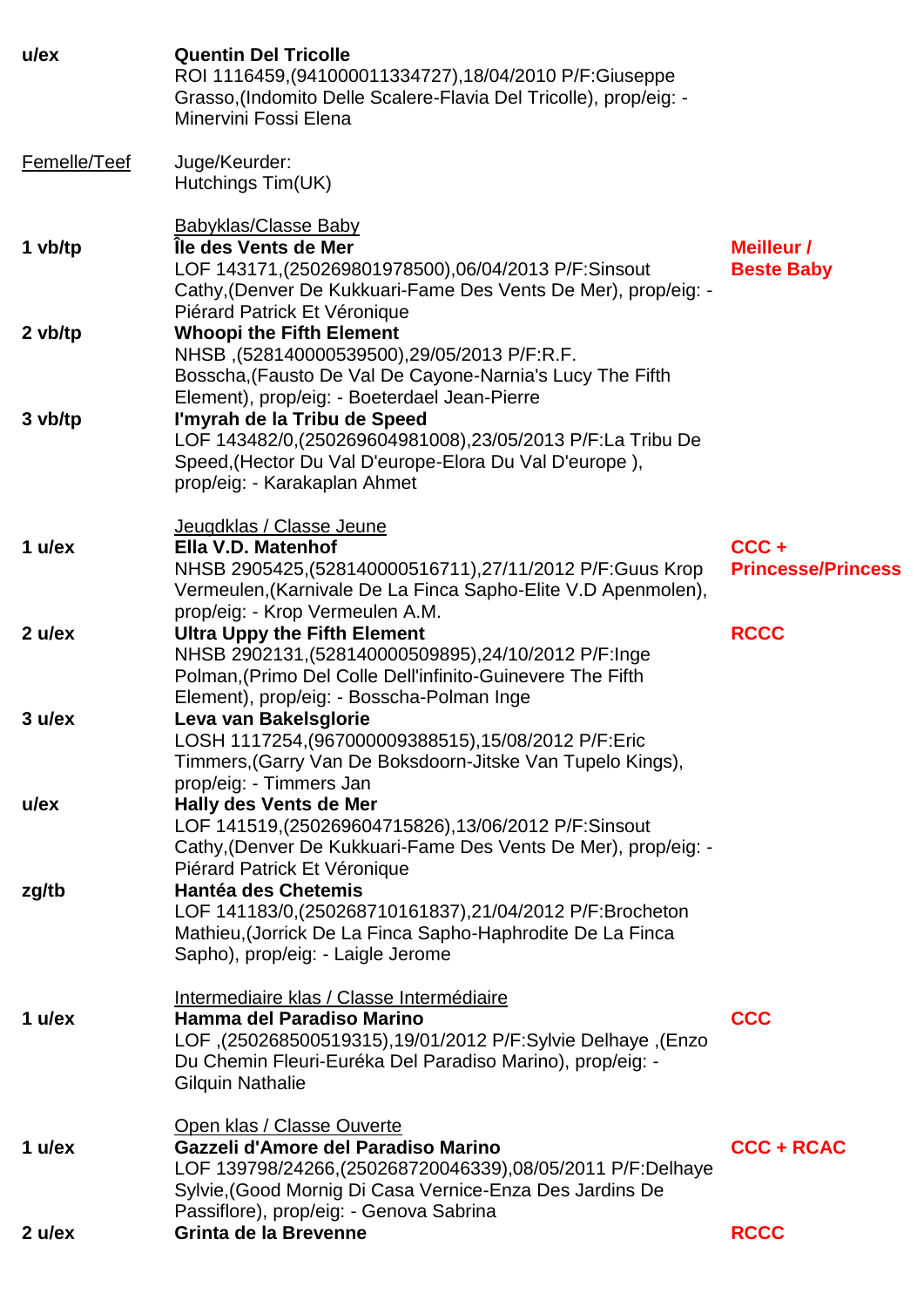| 3 ulex<br>$u$ /ex           | LOF 138768, (250258720026019), 26/02/2011 P/F: Christiane<br>Lafay, (Good Morning Di Casa Vernice-Dune De La Brevenne),<br>prop/eig: - Trabelsi Toumi<br>Domino van de Wiltimana<br>NHSB 2842263, (528140000458784), 02/06/2011 P/F:W.R.A.M.<br>Bastiaans, (Floere Van De Platohoeve-Bionda Del Colle Dell<br>Infinito), prop/eig: - Van Dijck-Van Thielen Willy<br>Greta Garbo d'Amore del Paradiso Marino<br>LOSH 135322,(250268720046296),08/05/2011 P/F:Sylvie<br>Delhaye, (Good Morning Di Casa Vernice-Enza D'amore Des<br>Jardins De Passiflore), prop/eig: - Marino Sergio |                                    |
|-----------------------------|------------------------------------------------------------------------------------------------------------------------------------------------------------------------------------------------------------------------------------------------------------------------------------------------------------------------------------------------------------------------------------------------------------------------------------------------------------------------------------------------------------------------------------------------------------------------------------|------------------------------------|
| 1 $u$ /ex                   | Gebruikshondenklas / Classe Travail<br>Copla de Aires del Norte<br>LOI 1343229, (941000013177270), 06/05/2011 P/F: Santos<br>Gonzales Moises, (Tinto Degli Scrovegni-Yelka De Aires Del                                                                                                                                                                                                                                                                                                                                                                                            | CCC + CAC<br><b>REINE/KONINGIN</b> |
| 2 ulex                      | Norte), prop/eig: - Minervini Fossi Elena<br><b>Issa Vasco's Valley</b><br>LOSH 1063181, (056098100390995), 17/08/2009 P/F: Verkindere<br>Holvoet Marinoi, (Csanto Van Ranzieshof-Eysha Vasco's Valley),<br>prop/eig: - Van Haverbeke Gino                                                                                                                                                                                                                                                                                                                                         | <b>RCCC</b>                        |
| 1 $u$ /ex                   | Classe Elevage/Fokkersklas<br><b>Jalishia Van De Boxtrots</b><br>LOSH 1086064, (981100002475198), 14/10/2010 P/F: Vermeylen-<br>Matheysen Eric & Nancy, (Garry Van De Boksdoorn-Hope Van<br>De Boxtrots), prop/eig: - Vermeylen-Matheysen Eric-Nancy                                                                                                                                                                                                                                                                                                                               | <b>CCC</b>                         |
| 1 $u$ /ex                   | Kampioenenklas / Classe Champion<br>Freya du Chemin des Bringés<br>LOF 138468, (250269201041636), 01/12/2010 P/F: Vandamme<br>Alain, (Vandamme Anderson Du Mont Doux-Carla Bruni Diaz Du<br>Mont Doux), prop/eig: - Vandamme Alain                                                                                                                                                                                                                                                                                                                                                 | <b>CCC</b>                         |
| Gestromt/Bringé<br>Mâle/Reu | Juge/Keurder:<br>Kafka Bernard(FR)                                                                                                                                                                                                                                                                                                                                                                                                                                                                                                                                                 |                                    |
| 1 vb/tp                     | <b>Babyklas/Classe Baby</b><br><b>Mozart Fan Optica State</b><br>NHSB 2921284, (528140000526562), 23/04/2013 P/F: Onno Peter<br>Van Der Veen, (Esau Fan Optica State-Luce Del Colle                                                                                                                                                                                                                                                                                                                                                                                                |                                    |
| 2 vb/tp                     | Dell'infinito), prop/eig: - Van Der Veen Onno Peter<br>Isar Mac du Cap de Nocibe<br>LOF 142976, (250269802228839), 29/03/2013 P/F: Berthe<br>Motina, (Glen Du Clos De Matisar-Harmony De La Verdiere),<br>prop/eig: - Berthe Sylvie                                                                                                                                                                                                                                                                                                                                                |                                    |
| 3 vb/tp                     | <b>Iron des Chetemis</b><br>LOF 143279, (250269810081070), 03/05/2013 P/F: Mathieu<br>Brocheton, (Gus Des Chetemis-Gadjine Des Chetemis), prop/eig:<br>- Hoornaert Christophe                                                                                                                                                                                                                                                                                                                                                                                                      |                                    |
| b/p                         | l'sirius des Chetemis<br>LOF, (250269810080594), 03/05/2013 P/F: Mathieu<br>Brocheton, (Gus Des Chetemis-Gadjine Des Chetemis), prop/eig:<br>- Rossi Amandine                                                                                                                                                                                                                                                                                                                                                                                                                      |                                    |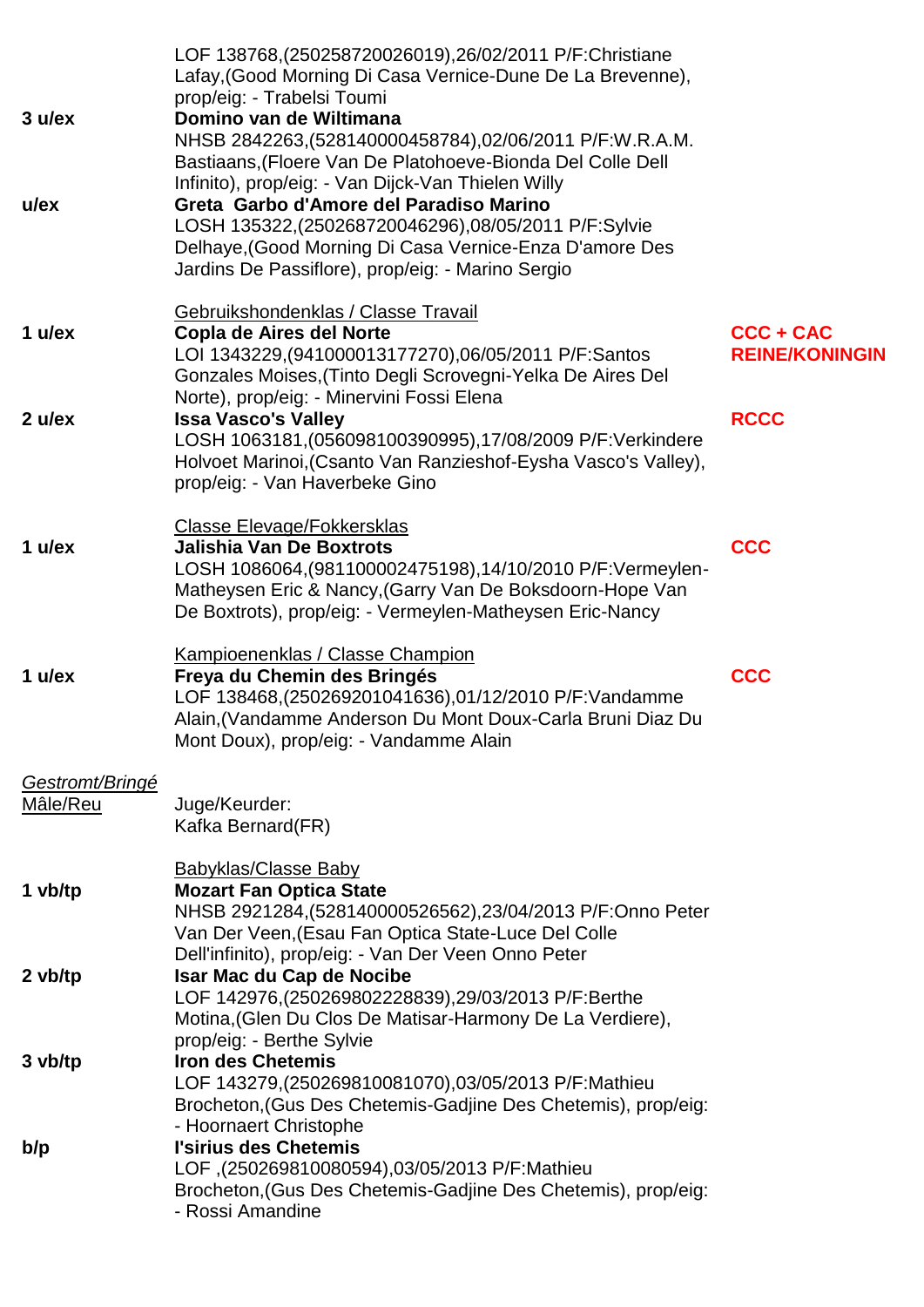|           | <b>Puppyklas/Classe Puppy</b>                                                     |                        |
|-----------|-----------------------------------------------------------------------------------|------------------------|
| 1 vb/tp   | <b>Moos van Tupelo Kings</b>                                                      | <b>Meilleur Puppy</b>  |
|           | nin aanvraag, (967960000094786), 07/03/2013 P/F: Timmers                          | <b>Beste Puppy</b>     |
|           | Oyen, (Jarka Van Tupelo Kings-Izette Van Bakelsglorie), prop/eig:                 |                        |
|           | - Hendriks Pieter M                                                               |                        |
| $2$ vb/tp | Lieo del lus Natura                                                               |                        |
|           | LOE pte tramitacion, (pte tramitacion), 01/03/2013 P/F: Rafa                      |                        |
|           | Hernandez - Ius Natura-, (Roque Santa Cruz Von German                             |                        |
|           | Dream-Giorfhigina Del lus Natura), prop/eig: - Hernandez                          |                        |
|           | Hernando Rafael                                                                   |                        |
|           |                                                                                   |                        |
|           | Jeugdklas / Classe Jeune                                                          |                        |
| 1 $u$ /ex | Hagler du Siècle Andalou                                                          | CCC+                   |
|           | LOF, (250269604721344), 07/06/2012 P/F: Gallardo                                  | <b>Prince/Prins</b>    |
|           | Manuel, (Ch. Chelton De La Mare Du Carreau-Engy De                                |                        |
|           | Chambovet), prop/eig: - Ait-Si-Ahmed Angélique                                    |                        |
| 2 ulex    | Lomme van de Hazenberg                                                            | <b>RCCC</b>            |
|           | LOSH 1114229, (967000009458824), 27/06/2012 P/F: Van Dijck-                       |                        |
|           | Van Thielen, (Tyson Van Numado-Jutta Van De Hazenberg),                           |                        |
|           | prop/eig: - Vandekerkhove Frank                                                   |                        |
| 3 ulex    | <b>Hudson de l'Enfer Vert</b>                                                     |                        |
|           | LOF, (250269802007841), 08/08/2012 P/F: Marie-Françoise                           |                        |
|           | Minot, (Diégo Des Jardins De Passiflore-Cristal De L'enfer Vert),                 |                        |
|           | prop/eig: - Gilquin Nathalie                                                      |                        |
| $u$ /ex   | Ike v.d. Westermar                                                                |                        |
|           | NHSB 2895708, (528140000505177), 31/08/2012 P/F: Hoekstra                         |                        |
|           | R., (Carmondene Hanky Panky-Aideen V.D. Westermar),                               |                        |
|           | prop/eig: - Hoekstra R.                                                           |                        |
| zg/tb     | Apps von der Voigtei                                                              |                        |
|           | VDH dbzb 237546, (276098104425355), 06/06/2012 P/F: Birgit                        |                        |
|           | Voigt, (Jager Z Dybohurky-Grace Van De Hazenberg), prop/eig: -<br>Deblauwe Franky |                        |
| zg/tb     | Luuk de la Finca Sapho                                                            |                        |
|           | LOE ,(941000014697988),17/12/2012 P/F:Ingmar Sioen,(Jorrick                       |                        |
|           | De La Finca Sapho-Kato De La Finca Sapho), prop/eig: - Page-                      |                        |
|           | Degives Mathieu-Emilie                                                            |                        |
| zg/tb     | Lowie van de Hazenberg                                                            |                        |
|           | LOSH 1114228, (967000009458835), 27/06/2012 P/F: Van Dijck-                       |                        |
|           | Van Thielen, (Tyson Van Numado-Jutta Van De Hazenberg),                           |                        |
|           | prop/eig: - Deruysscher-Desterck Jan&Grace                                        |                        |
|           |                                                                                   |                        |
|           | Intermediaire klas / Classe Intermédiaire                                         |                        |
| 1 $u$ /ex | Casaro de la Forzandanza                                                          | CCC+CAC+               |
|           | LOE 2082996, (941000013746548), 17/12/2011 P/F: Guimoye                           | <b>REINE/KONINGIN+</b> |
|           | Frias, (Mito Do Vale Do Lethes-Alexandra De La Forzandanza),                      | <b>BOB</b>             |
|           | prop/eig: - Sioen Ingmar                                                          |                        |
| 2 ulex    | Halpacino Junior del Paradiso Marino                                              | <b>RCCC + RCAC</b>     |
|           | LOF en cour, (250268500519278), 19/01/2012 P/F: Delahaye                          |                        |
|           | Bernard Sylvie, (Enzo Du Chemin Fleuri-Eureka Del Paradiso                        |                        |
|           | Marino), prop/eig: - Genova Sabrina                                               |                        |
| 3 ulex    | <b>Hulky des Mille Fontaines</b>                                                  |                        |
|           | LOF 140736/20749, (250268730048544), 01/02/2012 P/F:Beuf                          |                        |
|           | Thierry, (Yaizo De Jir Pia-Caline Du Clos De Sweetie), prop/eig: -                |                        |
|           | <b>Fourmaux Pascal</b>                                                            |                        |
|           |                                                                                   |                        |
|           | Open klas / Classe Ouverte                                                        |                        |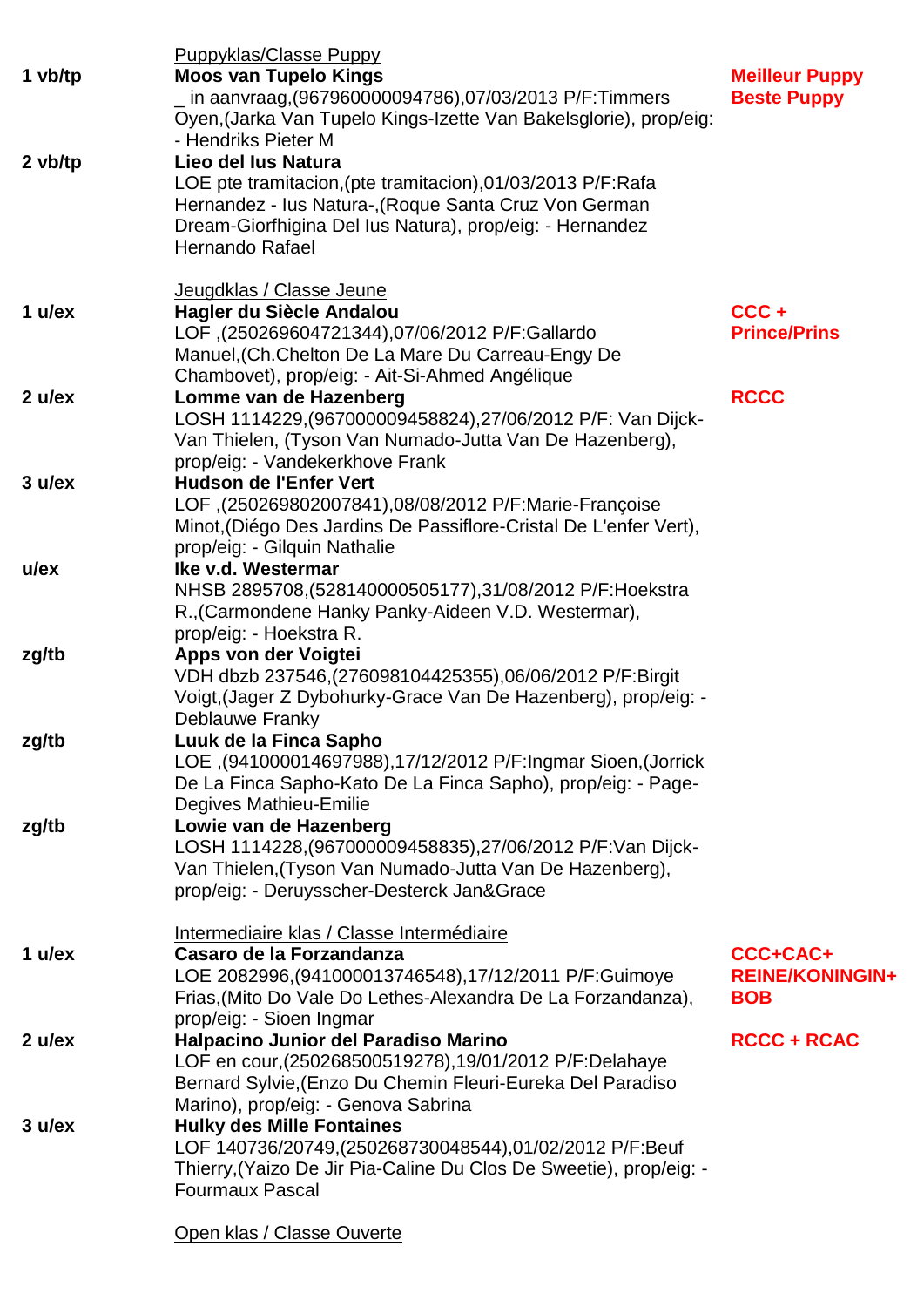| 1 $u$ /ex    | <b>Grissom Mac du Cap de Nocibe</b><br>LOF 138877/0, (250269801665120), 16/04/2011 P/F: Berthe<br>Motina, (Duncan Diaz Du Mont Doux-Harmony De La Verdiere),                                                                          | <b>CCC</b>  |
|--------------|---------------------------------------------------------------------------------------------------------------------------------------------------------------------------------------------------------------------------------------|-------------|
| $2$ u/ex     | prop/eig: - Laigle Jerome<br><b>Bruno Celtisbox</b><br>JR 84650, (688035000003245), 01/10/2010 P/F: Surkota<br>Zoran, (Ch Pippo Vom Igneshof-Ch Woody Box Zana), prop/eig: -<br><b>Timmers Jan</b>                                    | <b>RCCC</b> |
| 3 ulex       | Jericho du Clou Dore<br>LOSH 1092174, (981100002392670), 15/09/2010 P/F:Cloos<br>Boutet, (Buzz-Loona Vom Gaster Schlob), prop/eig: - Cloos<br><b>Boutet Roger Josiane</b>                                                             |             |
| 1 $u$ /ex    | <b>Classe Elevage/Fokkersklas</b><br>Kairo de la Verdière<br>LOSH 1101705, (981100002689739), 26/09/2011 P/F: Graux-<br>Maréchal, (Doug De La Verdière-Haltesse Manoir De La<br>Verdière), prop/eig: - Graux-Maréchal Joseph&Monique  | <b>CCC</b>  |
| 2 ulex       | Largo de la Légende d'Olav<br>LOSH 1114540, (967000009024840), 19/03/2012 P/F: Limon<br>Nicolas, (Goliath Du Jardin D'olav-Hinka Du Mont Céline),<br>prop/eig: - Van Beemen-Limon Sabrina&Nicolas                                     | <b>RCCC</b> |
| 3 ulex       | <b>Jack du Clou Dore</b><br>LOSH 1092176, (981100002391978), 15/09/2010 P/F:Cloos<br>Boutet, (Buzz-Loona Vom Gaster Schlob), prop/eig: - Cloos<br><b>Boutet Roger Josiane</b>                                                         |             |
| 1 $u$ /ex    | <b>Kampioenenklas / Classe Champion</b><br><b>Jack of Princess Home</b><br>LOSH 1083399,(981100002443736),03/07/2010 P/F:Moerman<br>Wim, (Ferdy Van T'fredshof-Duschka Of Princess Home),<br>prop/eig: - Moerman Goossens Wim Patrick | <b>CCC</b>  |
| Femelle/Teef | Juge/Keurder:<br>Hutchings Tim(UK)                                                                                                                                                                                                    |             |
| 1 vb/tp      | <b>Babyklas/Classe Baby</b><br>Isaline du Chemin des Bringés<br>LOF 143312, (250269606003806), 17/04/2013 P/F: Vandamme<br>Alain, (Comte Vom Schloss Munchhausen-Feng-Shui Du Chemin                                                  |             |
| 2 vb/tp      | Des Bringés), prop/eig: - Vandamme Alain<br><b>Màxima Fan Optica State</b><br>NHSB, (528140000526283), 23/04/2013 P/F:Onno Peter Van Der<br>Veen, (Esau Fan Optica State-Luce Del Colle Dell'infinito),                               |             |
| $3$ vb/tp    | prop/eig: - Van Der Veen Onno Peter<br>l'mail de la Tribu de Speed<br>LOF 143483/0, (250269604975954), 23/05/2013 P/F: Helene Et<br>Jerome Laigle, (Hector Du Val D'europe-Elora Du Val D'europe),                                    |             |
| vb/tp        | prop/eig: - Laigle Jerome<br>lena Nic du Cap de Nocibe<br>LOSH LOF 2 BOX. 142978/0, (250269802201732), 29/03/2013<br>P/F:, (Glen Du Clos De Matisar-Harmony De La Verdière),                                                          |             |
| vb/tp        | prop/eig: - Petit Aurélien<br><b>Ice des Mille Fontaines</b><br>LOF 143412, (250268730239147), 16/05/2013 P/F:Beuf<br>Thierry, (Nikol Dei Cieli Aperti-Caline Du Clos Sweetie), prop/eig:                                             |             |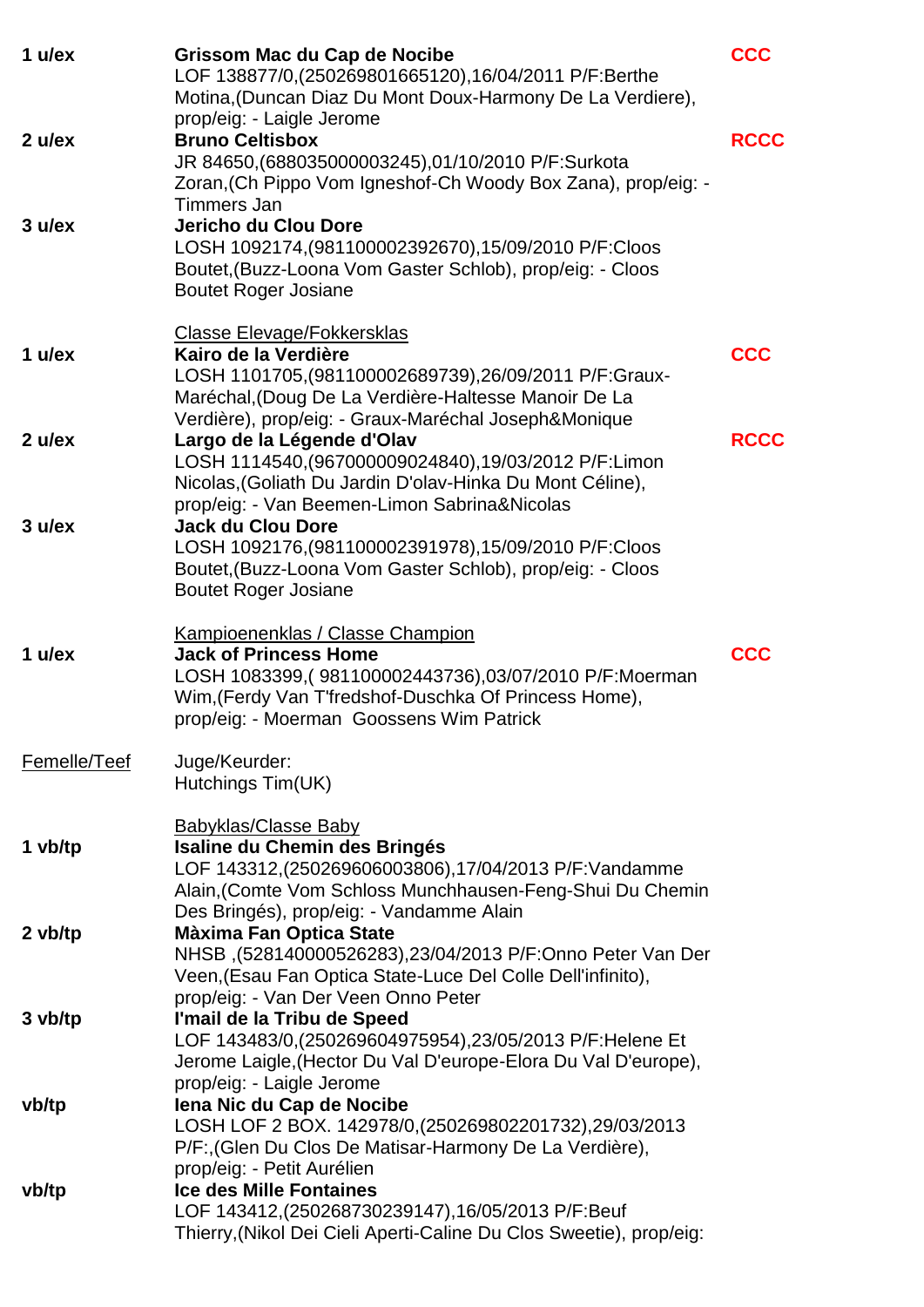- Beuf Thierry

|           | <b>Puppyklas/Classe Puppy</b>                                                                           |                                      |
|-----------|---------------------------------------------------------------------------------------------------------|--------------------------------------|
| 1 vb/tp   | Ina du Pont des Guelfes                                                                                 |                                      |
|           | LOF 143139/8, (250269604813137), 31/01/2013                                                             |                                      |
|           | P/F:Passacantando Danielle, (Bo-Rudy Von Jahwe-Edge De La                                               |                                      |
|           | Colline D'hiver), prop/eig: - Weil Patricia                                                             |                                      |
| $2$ vb/tp | <b>Insay du Pont des Guelfes</b>                                                                        |                                      |
|           | LOF 143140/0, (250269604835504), 31/01/2013<br>P/F:Passacantando Danielle, (Bo-Rudyvon Jahwe-Edge De La |                                      |
|           | Colline D'hiver), prop/eig: - Passacantando Danielle                                                    |                                      |
| 3 vb/tp   | <b>Injesta von Meros</b>                                                                                |                                      |
|           | LOF 142983/0, (250269604896865), 25/02/2013 P/F:Toumi                                                   |                                      |
|           | Trabelsi, (Nikol Dei Cieli Aperti-Valentine Dei Cieli Aperti),                                          |                                      |
|           | prop/eig: - Trabelsi Toumi                                                                              |                                      |
| vb/tp     | <b>Mandy van de Hazenberg</b>                                                                           |                                      |
|           | LOSH 1123878, (967000009489869), 01/03/2013 P/F: Mevr. Van                                              |                                      |
|           | Dijck-Van Thielen W., (Fausto De Val De Cayone-Jutta Van De                                             |                                      |
|           | Hazenberg), prop/eig: - Van Dijck-Van Thielen Willy                                                     |                                      |
| vb/tp     | Mia Grazia de la Verdière                                                                               |                                      |
|           | LOSH 1123963, (981100002940979), 18/02/2013 P/F: Haltesse                                               |                                      |
|           | Manoir De La Verdière, (Florian De La Verdière-), prop/eig: -                                           |                                      |
|           | Legrain Cécile                                                                                          |                                      |
| vb/tp     | <b>Italia</b>                                                                                           |                                      |
|           | LOF, (250268500550486), 16/02/2013 P/F: Au Pays Des                                                     |                                      |
|           | Joyaux, (Dalton De La Chenaie Verte-Etna Del Paradiso Marino),                                          |                                      |
|           | prop/eig: - Loeil Serge                                                                                 |                                      |
|           | Jeugdklas / Classe Jeune                                                                                |                                      |
|           |                                                                                                         |                                      |
|           |                                                                                                         |                                      |
| 1 $u$ /ex | Hamalfia del Paradiso Marino                                                                            | $CCC +$<br><b>Princesse/Princess</b> |
|           | LOF 142535/0, (250268710290905), 11/09/2012 P/F:Sylvie                                                  |                                      |
|           | Delhaye, (Al Pacino Del Paradiso Marino-Athena Du Val D<br>Europe), prop/eig: - Beghin Nathalie         |                                      |
| 2 u/ex    | Hesperanza del Paradiso Marino                                                                          | <b>RCCC</b>                          |
|           | LOF 141590/0,(250268710232749),13/06/2012 P/F:Sylvie                                                    |                                      |
|           | Delhaye, (Enzo Du Chemin Fleuri-Eliana Del Paradiso Marino),                                            |                                      |
|           | prop/eig: - Delhaye Sylvie                                                                              |                                      |
| 3 u/ex    | Linde de la Finca Sapho                                                                                 |                                      |
|           | LOE, (941000014697774), 21/11/2012 P/F: Ingmar Sioen, (Jorrick                                          |                                      |
|           | De La Finca Sapho-June De La Finca Sapho), prop/eig: - Page-                                            |                                      |
|           | <b>Degives Mathieu-Emilie</b>                                                                           |                                      |
| $u$ /ex   | Hetoile des Jardins de Passiflore                                                                       |                                      |
|           | LOF 142424, (250269604838528), 16/10/2012 P/F:Foret                                                     |                                      |
|           | Sylvie, (Diego Des Jardins De Passiflore-Fantine Des Gorges D                                           |                                      |
|           | 'Heric), prop/eig: - Beuf Thierry                                                                       |                                      |
| $u$ /ex   | Hindryia de Yu Box                                                                                      |                                      |
|           | LOF 2Box142020, (250269684728253), 16/06/2012 P/F:Lai Yu                                                |                                      |
|           | Mickael, (Agornobi-Vaya's Box Eos), prop/eig: - Tytgat Nathalie                                         |                                      |
| $u$ /ex   | <b>H'angie de Scottenland</b>                                                                           |                                      |
|           | LOF 142034/0, (250268710205779), 18/06/2012 P/F: Cavelier                                               |                                      |
|           | Jerome, (Barracuda De Scottenland-Flores Dei Principi Di<br>Piemonte), prop/eig: - Weil Christophe      |                                      |
| $u$ /ex   | Lindana del Colle dell'Infinito                                                                         |                                      |
|           | ROI 12/87512, (380260000771261), 17/04/2012 P/F: Tanoni                                                 |                                      |
|           | A., (Ippolito Del Colle Dell'infinito-Ursola Del Colle Dell'infinito),                                  |                                      |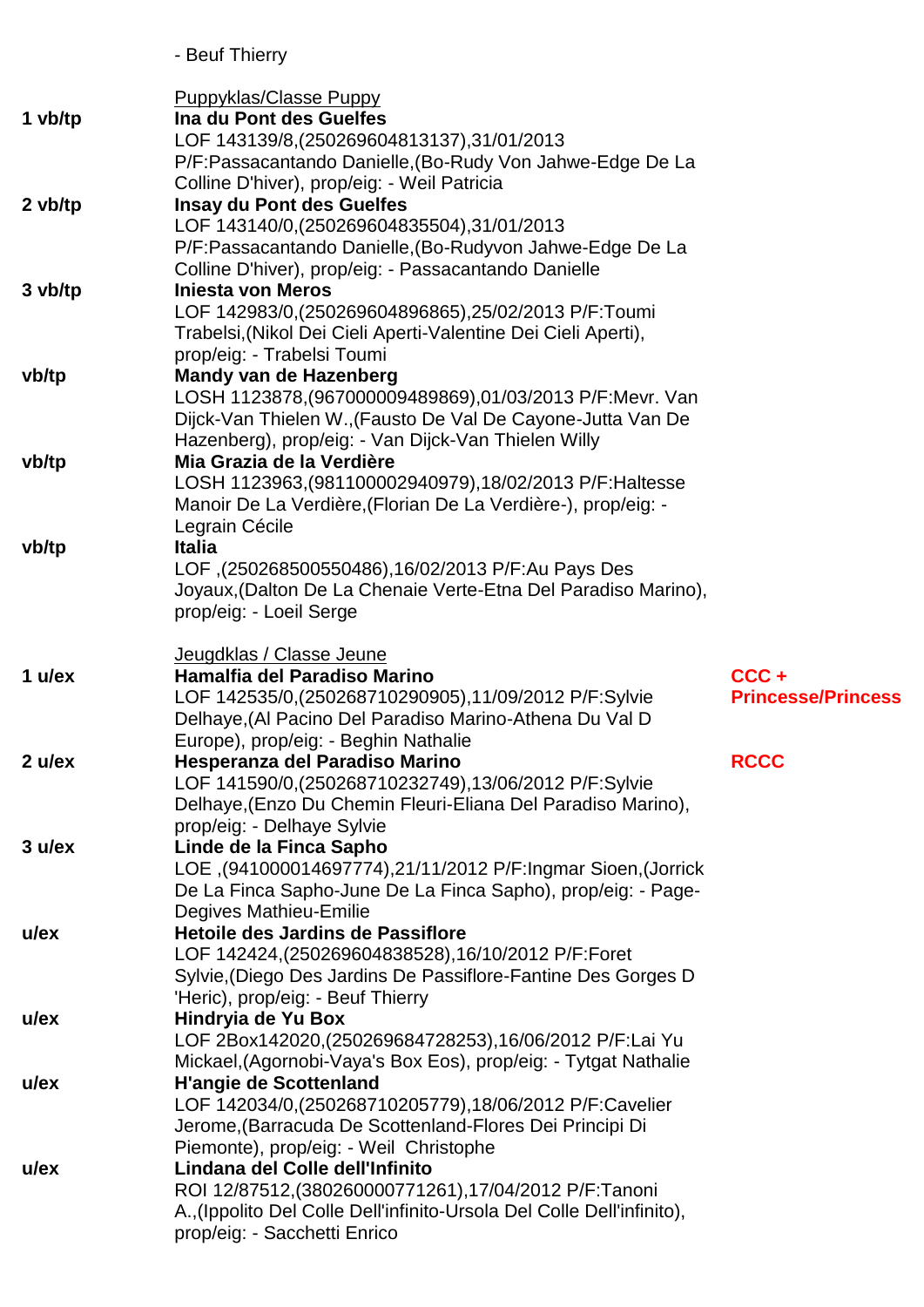| $u$ /ex   | Hapie du Domaine de Septimanie<br>LOF 141331/,(250269801994206),30/05/2012 P/F:Nicolau<br>Alain, (Fax Des Gorges D'heric-Folie Du Domaine De<br>Septimanie), prop/eig: - Pescher Garance                                         |                   |
|-----------|----------------------------------------------------------------------------------------------------------------------------------------------------------------------------------------------------------------------------------|-------------------|
| $u$ /ex   | Lenka van de Hazenberg<br>LOSH 1114233,(967000009458868),27/06/2012 P/F:Mevr. Van<br>Dijck-Van Thielen W., (Tyson Van Numado-Jutta Van De<br>Hazenberg), prop/eig: - Van Dijck-Van Thielen Willy                                 |                   |
| zg/tb     | Lalaleila de la Verdière<br>LOSH 1115449, (94700000410721), 16/08/2012 P/F: Graux-<br>Maréchal, (Carlino Diaz Du Mont Doux-Jorka De La Verdière),<br>prop/eig: - Falcetta Charlotte                                              |                   |
| 1 $u$ /ex | Intermediaire klas / Classe Intermédiaire<br>Hanoï des Jardins de Passiflore<br>LOF 141469,(250269604701906),15/06/2012 P/F:Foret<br>Sylvie, (Hannibal Optima Grata-Elia Des Jardins De Passiflore),<br>prop/eig: - Beuf Thierry | <b>CCC</b>        |
| 2 ulex    | <b>H'olympe du Chemin Feuri</b><br>LOF 141191,(250268720139038),19/03/2012 P/F:Robert<br>Genre, (Nikol Dei Cieli Aperti-Emma Du Chemin Fleuri), prop/eig:<br>- Vandamme Alain                                                    | <b>RCCC</b>       |
| zg/tb     | Lyzi de la Légende d'Olav<br>LOSH 1117463, (967000009025167), 11/06/2012 P/F: Limon<br>Nicolas, (Goliath Du Jardin D'olav-Heaven Du Jardin D'olav),<br>prop/eig: - Michaux René                                                  |                   |
| 1 $u$ /ex | Open klas / Classe Ouverte<br>Ysara del Cabezo la Jara<br>LOE 2045767, (981098102961111), 28/08/2011 P/F: Pedro<br>Ramon Garcia, (Ch. Duque De Loermo-Jara Dels Segadors),<br>prop/eig: - Eduardo Saenz Edu Saenz                | <b>CCC + RCAC</b> |
| 2 u/ex    | <b>Guccy de Bellemanie</b><br>LOF, (250268720103254), 14/08/2011 P/F: Triffilief, (Ethan Des<br>Parfums De Skanbergii-Emmy De Bellemanie), prop/eig: -<br><b>Gimenez Lionel</b>                                                  | <b>RCCC</b>       |
| 3 ulex    | F'arcouët du Petit Roi Morain<br>LOF 137578,(2502698011591192),31/07/2010 P/F:Dossang<br>Kévin / Pithois Chloé, (Ungaro De La Brevenne-Dakota Dite<br>Djenga De La Tribu Du Lynou), prop/eig: - Piérard Louise                   |                   |
| u/ex      | <b>Glasgow Nic du Cap de Nocibe</b><br>LOF 138878,(250269801664560),16/04/2011 P/F:Berthe<br>Motina, (Duncan Diaz Du Mont Doux-Harmony De La Verdiere),<br>prop/eig: - Berthe Sylvie                                             |                   |
| 1 $u$ /ex | Gebruikshondenklas / Classe Travail<br><b>Wendy de los Omeyas</b><br>LOE 1902148, (985120031789023), 05/11/2008 P/F:Dios<br>Arevalo, (Fenix De Los Omeyas-Catrina De Los Omeyas),<br>prop/eig: - Sioen Ingmar                    | <b>CCC</b>        |
| 1 $u$ /ex | <b>Classe Elevage/Fokkersklas</b><br>Jina de la Verdière<br>LOSH 1078834, (97227000053028), 12/06/2010 P/F: Graux-<br>Maréchal, (Florian De La Verdière-Harley De La Veidière),<br>prop/eig: - Graux-Maréchal Joseph             |                   |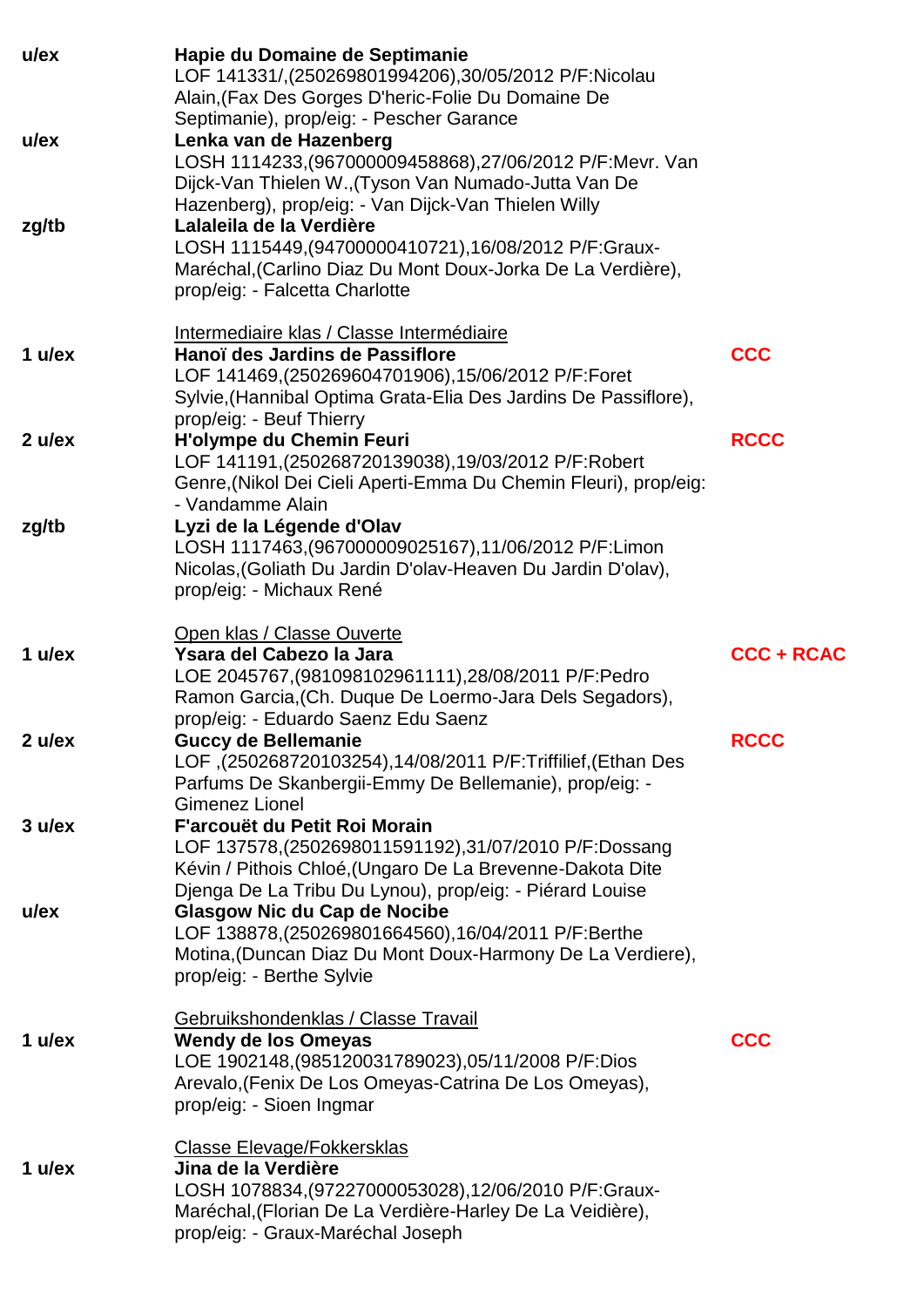| 2 ulex             | <b>Kyra of Princess Home</b><br>LOSH 1105225, (?), 17/11/2011 P/F: Moerman Wim, (Ferdy Van't<br>Fredshof-Duschka Of Princess Home), prop/eig: - Moerman Wim                                     | <b>RCCC</b>                                   |
|--------------------|-------------------------------------------------------------------------------------------------------------------------------------------------------------------------------------------------|-----------------------------------------------|
| 3 ulex             | Julyseventh de la Légende d'Olav<br>LOSH 1087376, (967000009025243), 05/12/2010 P/F: Limon<br>Nicolas, (Good Morning Di Casa Vernice-Heaven Du Jardin<br>D'olav), prop/eig: - Rainchon Philippe |                                               |
|                    | Kampioenenklas / Classe Champion                                                                                                                                                                |                                               |
| 1 $u$ /ex          | <b>Iris Fan Optica State</b><br>NHSB 2779787,(528140000394818),18/01/2010 P/F:Onno Peter<br>Van Der Veen, (Wodan Vavonabox-Eye's Fan Optica State),<br>prop/eig: - Van Der Veen Onno Peter      | CCC + CAC<br><b>REINE/KONINGIN</b>            |
| 2 ulex             | <b>Flavia du Clou Dore</b><br>LOSH 1006018, (bhlyed), 11/07/2006 P/F: Cloos Boutet, (Buzz-<br>Dailya), prop/eig: - Cloos Boutet Roger Josiane                                                   | <b>RCCC</b>                                   |
|                    | Koppel/Couple:                                                                                                                                                                                  |                                               |
| 1 $u$ /ex          | Easy Rider V.D. Matenhof / Ella V.D. Matenhof                                                                                                                                                   | <b>Meilleur Couple</b><br><b>Beste Koppel</b> |
| $u$ /ex<br>$u$ /ex | Jack of Princess Home / Kyra of Princess Home<br>Kairo de la Verdière / Jina de la Verdière                                                                                                     |                                               |